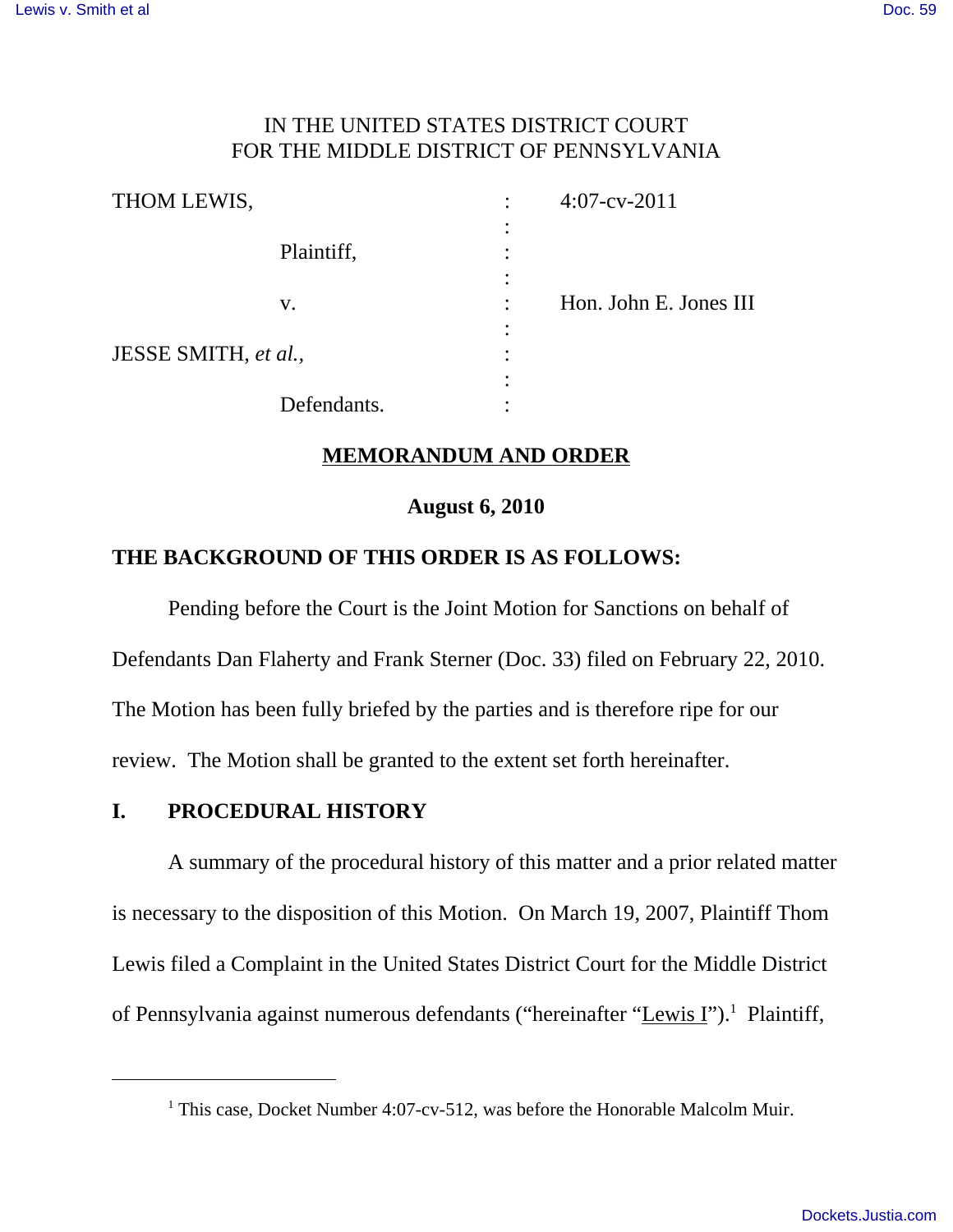through counsel Don A. Bailey, Esq. ("Attorney Bailey"), alleged a violation of his civil rights related to his "kennel License," and sued for relief pursuant to 42 U.S.C. § 1983. In Lewis I, the Plaintiff accused the defendants of using his kennel license to traffic in illegal dogs and of being parties to an illegal dog-selling ring which allegedly included members of the Attorney General's office.

On March 26, 2007, Lewis filed an Amended Complaint in Lewis I. Thereafter, on July 27, 2007, Judge Muir granted the Commonwealth defendants' motion to dismiss for failure to state a claim with respect to all but one of the Commonwealth defendants.

On August 13, 2007, Dan Flaherty and Frank Sterner, defendants in Lewis I, filed a motion to dismiss for failure to state a claim pursuant to Fed. R. Civ. P. 12(b)(6). Rather than oppose the motion, Lewis filed a Second Amended Complaint, without requesting leave of Court. Judge Muir *sua sponte* issued an Order striking the Second Amended Complaint, and, in an abundance of fairness to Lewis, provided him an opportunity to file an opposition brief to Flaherty and Sterner's motion to dismiss. Thereafter, on October 18, 2007, Judge Muir granted Flaherty and Sterner's motion to dismiss.

On July 28, 2009, Judge Muir granted the remaining Commonwealth defendant's motion for summary judgment, thereby closing the case in Lewis I.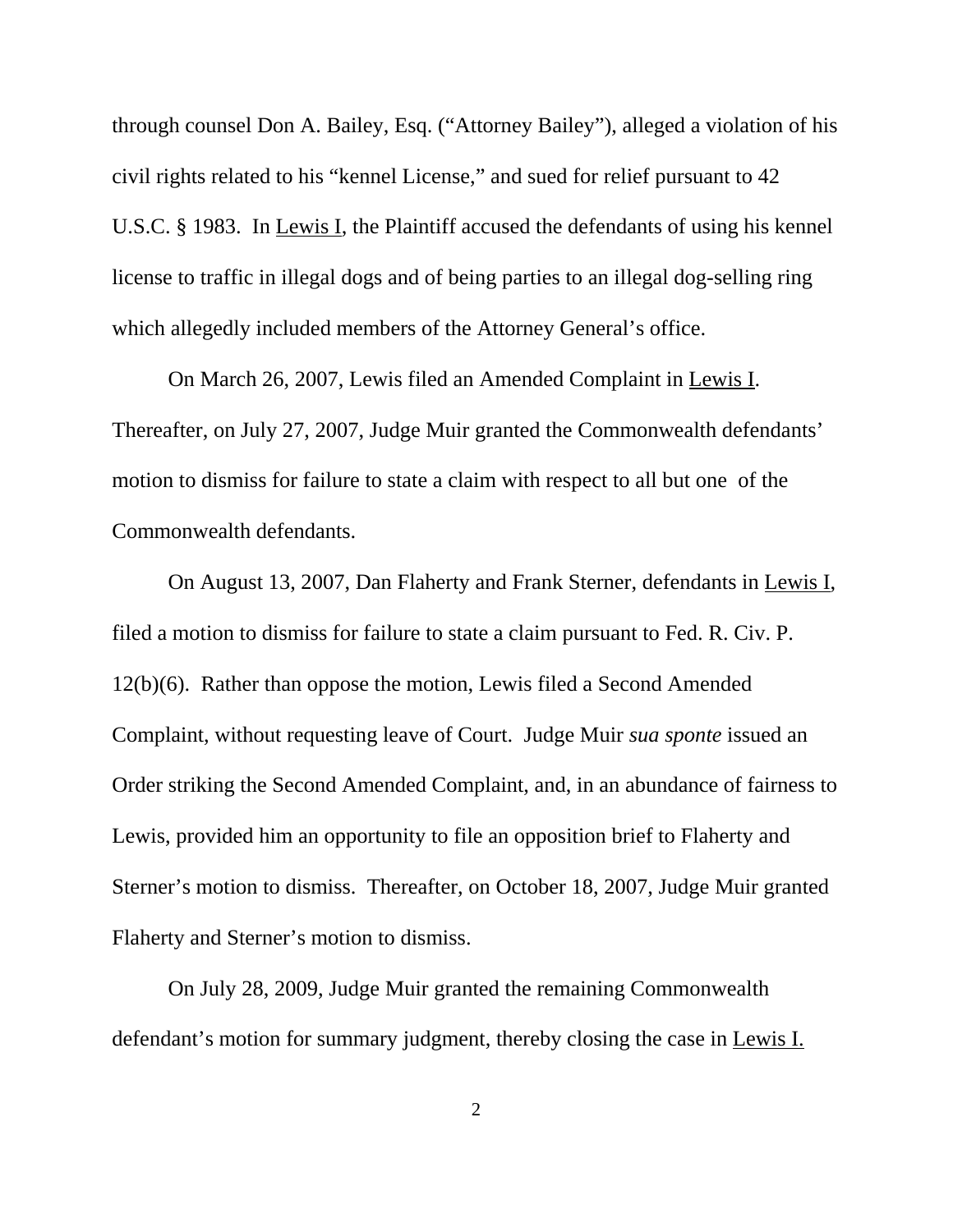Lewis did not file an appeal of the Orders of dismissal in Lewis I.

On November 2, 2007, Lewis filed a new action that was assigned to the undersigned ("Lewis II"). The new action asserted the same or substantially similar claims as Lewis I, and included some of the same defendants that were dismissed from Lewis I, including Flaherty and Sterner.

On February 5, 2008, Defendants Flaherty and Sterner filed a motion to dismiss in Lewis II, alleging, *inter alia*, that Lewis' claims were barred by the doctrines of *res judicata* and/or collateral estoppel based upon Judge Muir's previous ruling in Lewis I.

On February 14, 2008, counsel for Flaherty and Sterner sent a letter to Attorney Bailey, requesting that he withdraw the new action. Attorney Baily did not respond to the letter.

By Order dated August 7, 2008, this Court granted Flaherty and Sterner's motion to dismiss, finding that Lewis II was barred by the doctrine of *res judicata*. On September 17, 2008, Lewis filed an appeal to the Third Circuit Court of Appeals to contest this Court's dismissal of Lewis II. The Third Circuit affirmed our August 7, 2008 dismissal of Lewis' claims against Flaherty and Sterner. The Third Circuit specifically concluded that "[i]f Lewis disagreed with the Lewis I court's rulings, he should have moved for reconsideration or filed an appeal rather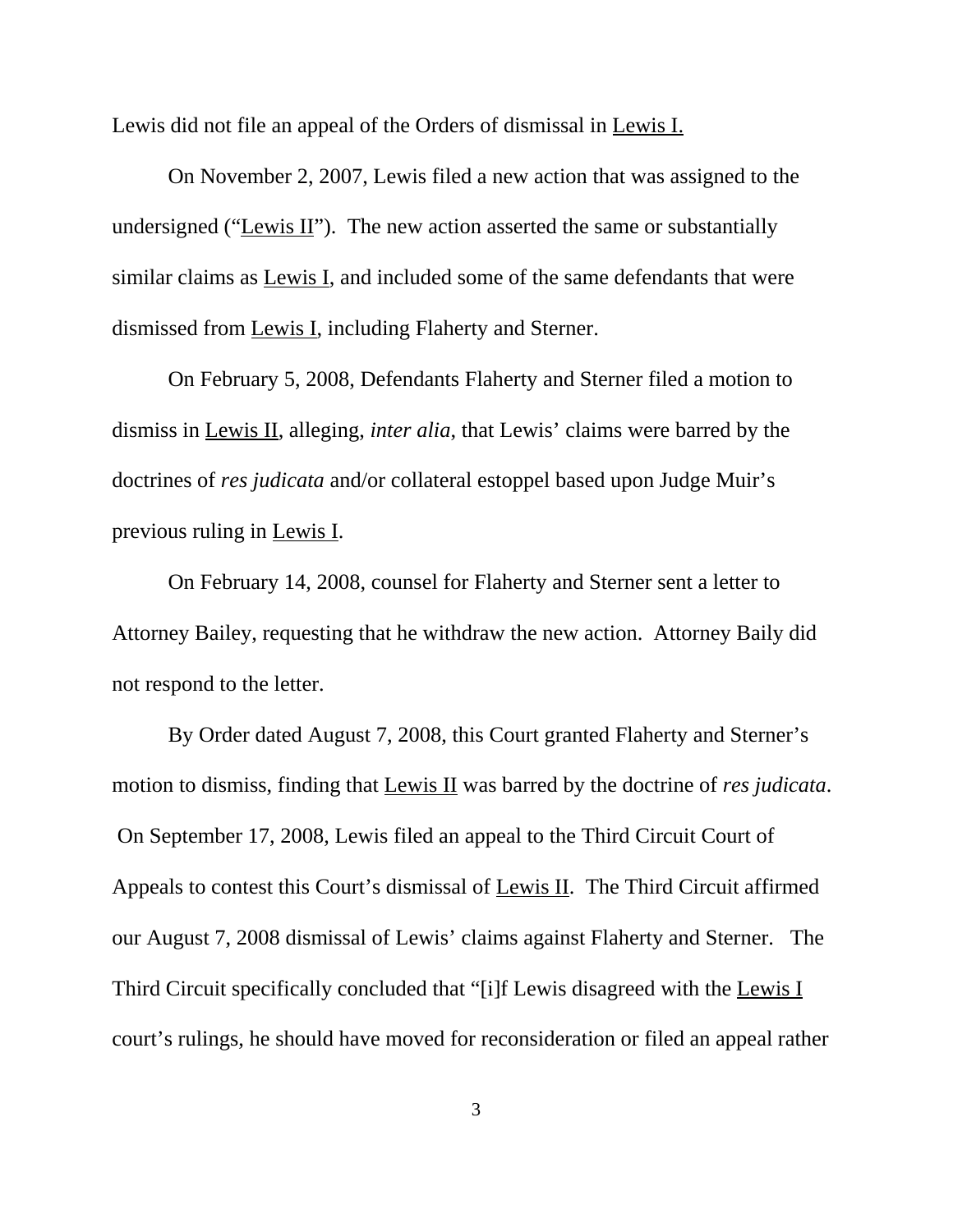than file a second action." (Doc. 33, Ex. K., p.  $6$ ).<sup>2</sup>

Thereafter, Defendants Flaherty and Sterner filed the instant motion for attorneys fees. Upon review of the Motion, we issued an Order requiring the Defendants to file a supplemental submission cataloging the fees billed in Lewis II only, inasmuch as we do not have jurisdiction to award fees incurred in Lewis I. (Doc. 51). On June 21, 2010, the Defendants filed a supplemental submission indicating that they seek \$22,939.69 for fees and costs incurred in this matter. (Doc. 52). $3$ 

#### **II. DISCUSSION**

## **A. 28 U.S.C. § 1927 Anaylsis**

28 U.S.C. § 1927 authorizes a court to impose sanctions upon an attorney who "unreasonably and vexatiously" multiplies the proceedings in a case. To

<sup>&</sup>lt;sup>2</sup> Flaherty and Sterner sought an award of \$39,565.84 for attorney's fees and costs in the Third Circuit pursuant to Fed. R. App. P. 38, 42 U.S.C. § 1988 and 28 U.S.C. § 1927 from Thom Lewis and his counsel, Don Bailey. United States Magistrate Judge Timothy R. Rice was appointed as a special master to recommend resolution of the attorney's fees and costs motion. On July 28, 2010, Magistrate Judge Rice issued a Report and Recommendation ("R&R") recommending that Flaherty and Sterner be awarded \$28,041.71 in fees and costs to be paid by Attorney Bailey. Within the R&R, Magistrate Judge Rice concluded that Attorney Bailey "unreasonably and vexatiously multiplied the appellate litigation by presenting claims which were not well grounded in existing law, "and that "improper legal tactics employed by the Appellant establishe[d] the bad faith that has characterized this appellate litigation." *Report and Recommendation*, No. 08-3800, July 28, 2010, pp. 14 -15. On August 5, 2010, the Third Circuit adopted Magistrate Judge Rice's R&R. (Doc. 58).

<sup>&</sup>lt;sup>3</sup> Plaintiff filed an opposition to the Defendants' revised statement of fees sought, to which Defendants filed a reply. (Docs. 52, 56, and 57). Thus, this issue is fully ripe before the Court.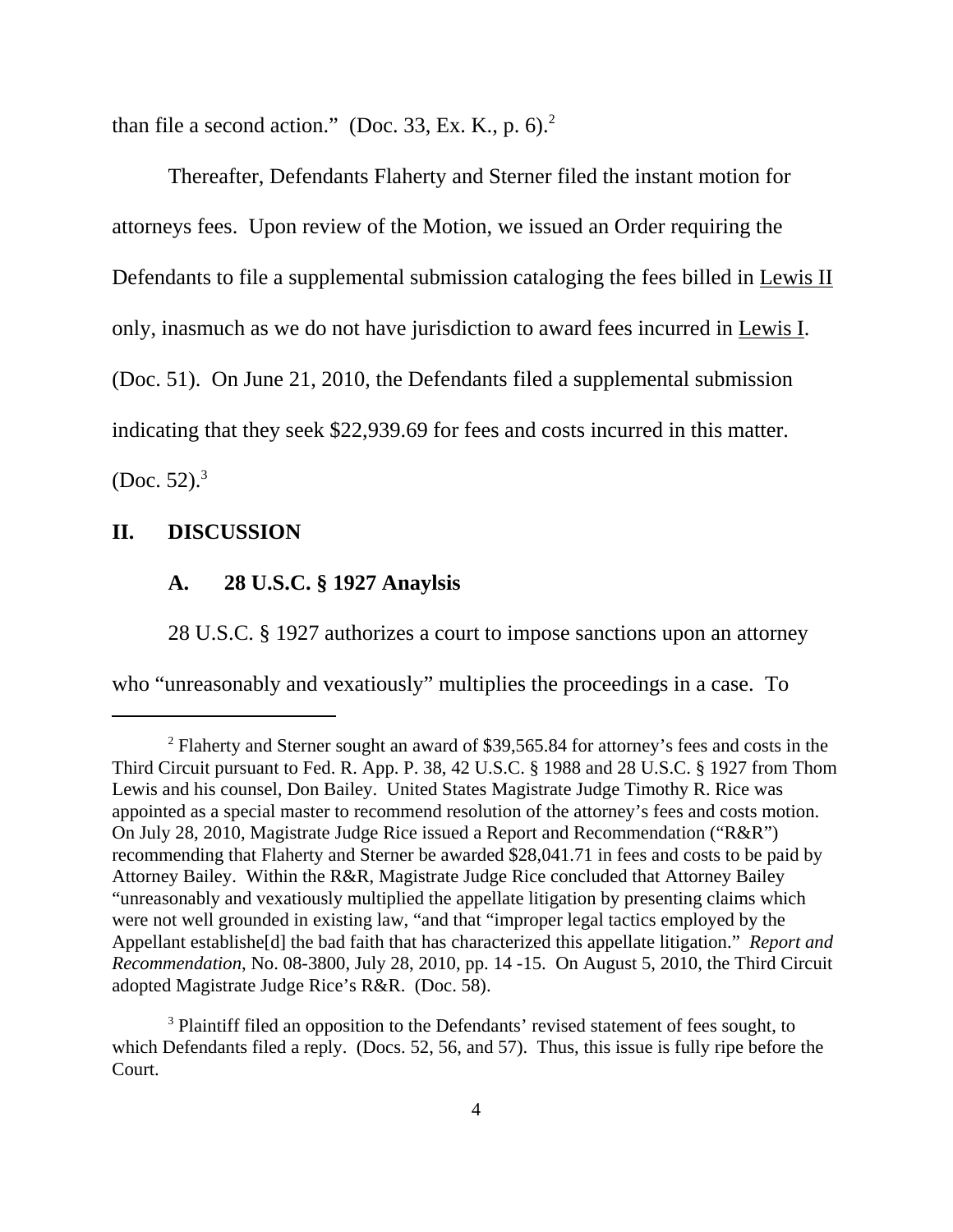make an award under this statute, a court must find that the attorney acted with bad faith. *See Baker Industries, Inc. v. Valley Fair*, 764 F.2d 204, 206 (3d Cir. 1985). Bad faith may be shown though the "intentional advancement of a baseless contention that is made for an ulterior purpose, e.g. harassment or delay." *Ford v. Temple Hosp.*, 790 F.2d 342, 347 (3d Cir. 1986). "When a claim is advocated despite the fact that it is patently frivolous or where a litigant continues to pursue a claim in the face of an irrebuttable defense, bad faith can be implied." *Loftus v. Southeastern Pa. Transp. Auth.*, 8 F. Supp. 2d 458, 461 (E.D. Pa. 1991), *aff'd*, 187 F.3d 626 (3d Cir. 1999), *cert. denied*, 528 U.S. 1047 (1999). Bad faith is a factual determination. Evidence of bad faith includes: (1) the claims advanced were meritless; (2) counsel knew or should have known the claims were meritless; and (3) the motive for filing the suit was for an improper purpose, such as harassment." *See In re Prudential Ins. Co. Am. Sales Practice Litig. Agent Actions*, 278 F. 3d 175, 188 (3d Cir. 2002). Moreover, this Court also possesses the inherent power to impose sanctions on litigants and attorneys to "deter abuse of judicial process." *Quiroga v. Hasbro, Inc.*, 934 F.2d 497, 505 (3d Cir. 1991).

Flaherty and Sterner argue that Attorney Bailey acted in bad faith, thus satisfying the prerequisite to sanctions under 28 U.S.C. § 1927, by filing and persisting in litigating Lewis II, in the face of the motion to dismiss on *res judicata*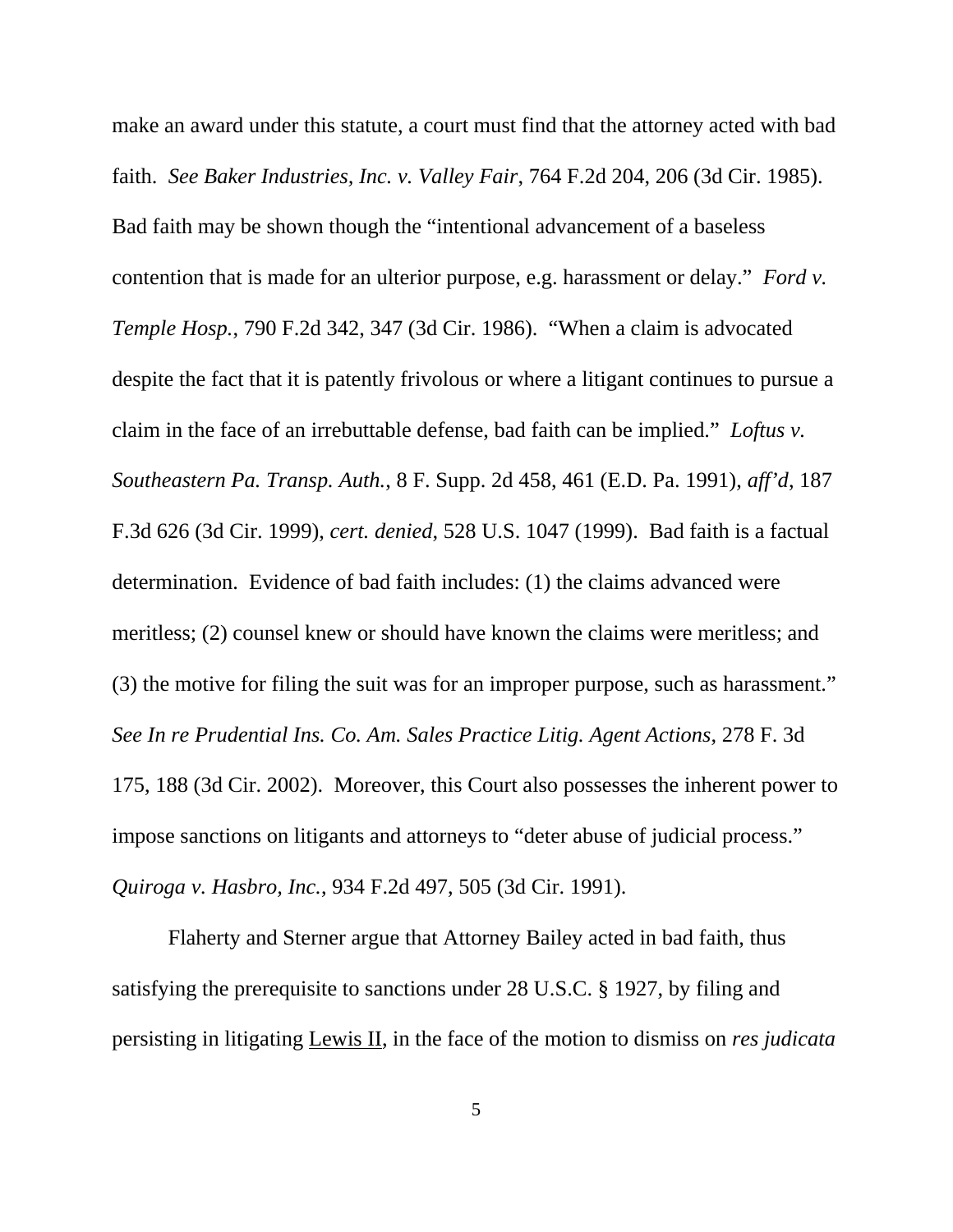grounds and defense counsel's letter to Attorney Bailey requesting that he withdraw the action inasmuch as it was barred by the rulings made by Judge Muir in Lewis I. We concur with the Defendants' assessment and find that Attorney Bailey's filing of Lewis II, and persistence in the lawsuit, is sanctionable under section 1927. As noted by the Third Circuit, rather than filing an appropriate motion to reconsider or appeal in Lewis I, Attorney Bailey filed a subsequent, frivolous action before this Court that was barred by *res judicata* grounds.<sup>4</sup> The filing of Lewis II forced the Defendants to incur additional expenses, that, quite simply, they never should have been forced to incur in the first place. Thus, we find that sanctions under section 1927 are entirely appropriate in this circumstance because Attorney Bailey unreasonably and vextatiously multiplied this litigation by filing a second lawsuit that was clearly barred by *res judicata*. 5

## **B. Award of Attorneys Fees**

Next we must determine whether the amount requested by Defendants is a reasonable attorney's fees award.<sup>6</sup>

<sup>&</sup>lt;sup>4</sup> It is well to note that Attorney Bailey was sanctioned for similar conduct in *Beam v*. *Downey*, 151 Fed. Appx. 142 (3d Cir. 2005).

<sup>&</sup>lt;sup>5</sup> Astonishingly, in the briefing on the instant motion, Attorney Bailey continues to argue that Lewis II was not barred by *res judicata*.

<sup>&</sup>lt;sup>6</sup> The Defendants originally requested that we award them all attorneys fees and costs incurred in defending both Lewis I and Lewis II. However, as noted above, we do not find that sanctioning Attorney Bailey for the fees incurred by the Defendants in Lewis I is appropriate in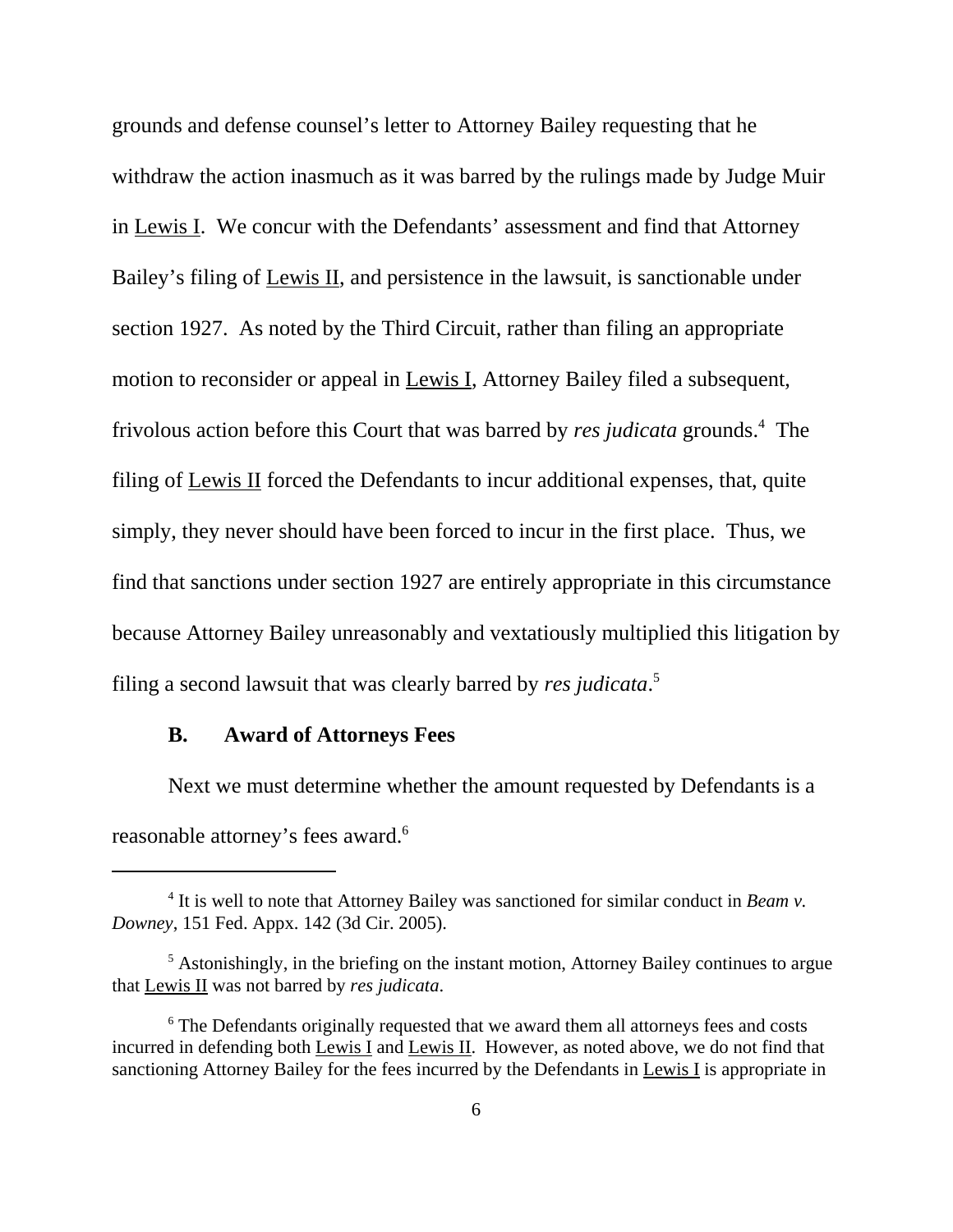"In general, a reasonable fee is one which is adequate to attract competent counsel, but which does not produce windfalls to the attorneys." *Pub. Interest Research Group v. Windall*, 51 F.3d 1179, 1185 (3d Cir. 1995) (internal quotation omitted). A court typically calculates the appropriate award by determining a lodestar. The lodestar is calculated by determining the product of an appropriate hourly rate and a reasonable number of hours expended. The party seeking fees has the burden of producing "sufficient evidence of what constitutes a reasonable market rate for the essential character and complexity of the legal services rendered. . . ." *Knight v. Drye*, 2009 U.S. Dist. LEXIS 82369 (M.D. Pa. Sept. 10, 2009) (quoting *McCutcheon v. America's Servicing Co.*, 560 F.3d 143, 150 (3d Cir. 1990)). Once the prevailing party's burden has been met, the opposing party bears the burden of producing sufficient evidence to challenge that amount. *McCutcheon*, 560 F.3d at 150. If the opposing party does not challenge the amount, or does not provide sufficient evidence to challenge the amount, the district court need not make an independent lodestar determination, though the calculation of fees nonetheless is within the court's discretion. *Id.*

this case. While we recognize that reason for sanctioning Attorney Bailey in this case relates to the litigation of Lewis I, we find it is beyond this Court's reach to sanction him relative to that lawsuit. Additionally, although sought by Defendants on the instant motion, we shall decline to award attorney's fees relevant to the Plaintiff's attempts to appeal to the United States Supreme Court.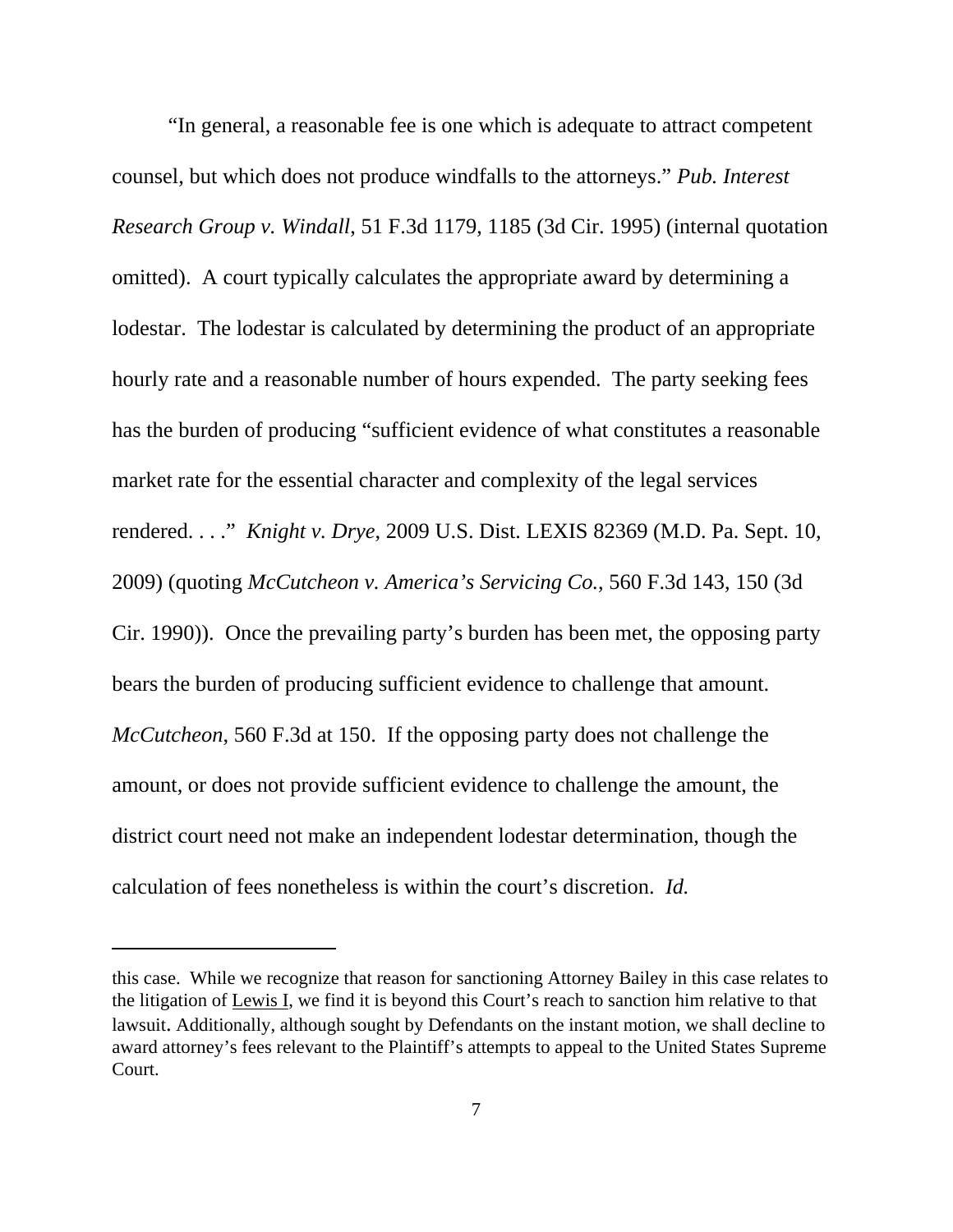A reasonable hourly rate is typically based on the prevailing rates in the relevant community, and "[t]he court should assess the experience and skill of the prevailing party's attorneys and compare their rates to the rates prevailing in the community for similar services. . . ." *Maldonado v. Houstoun*, 256 F.3d 181, 184 (3d Cir. 2001). "Thus determination of the market rate first requires determination of the relevant market." *Windall*, 51 F.3d at 1186. In determining the reasonable hourly rate, courts can start by considering "the attorney's usual billing rate, but this is not dispositive." *Maldonado*, 256 F.3d at 185 (quoting *Windall*, 51 F.3d at 1185). As previously mentioned, the prevailing party bears the burden of establishing "by way of satisfactory evidence in addition to the attorney's own affidavits that the requested hourly rates meet [the above-mentioned] standard." *Id.* (quoting *Washington v. Philadelphia Cty. Ct. of Common Pleas*, 89 F.3d 1031, 1035 (3d Cir. 1996)) (internal quotation omitted).

In addition to determining a reasonable hourly rate, a court is charged with calculating the hours that are reasonably expended by the prevailing party. "Hours are not reasonably expended if they are excessive, redundant, or otherwise unnecessary." *Rode v. Dellarciprete*, 802 F.2d 1177, 1183 (3d Cir. 1990). As such, a party should not be responsible for those hours that are not reasonable or are excessive under the circumstances.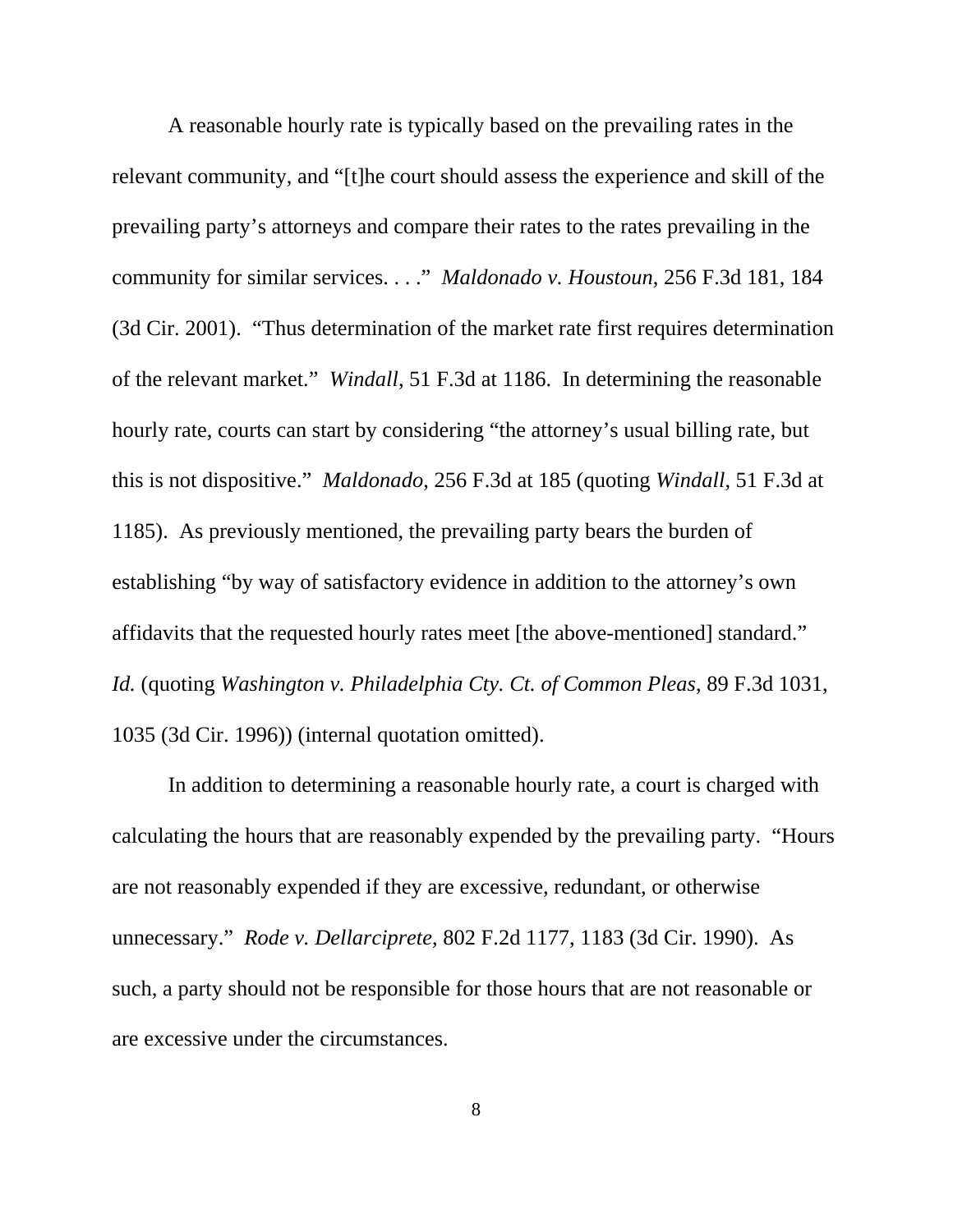The amount reached by employing this framework and calculating the lodestar is typically "presumptively reasonable." *Interfaith Cmty. Org. V. Honeywell Int'l, Inc.*, 426 F.3d 694, 703 n.5 (3d Cir. 2005). Nonetheless, after calculating the lodestar, a district court's discretion then comes into play and the court may then increase or decrease the total award based upon other factors such as the relative success of the prevailing party. *See In re Diet Drugs*, 582 F.3d 524, 540 (3d Cir. 2009).

## **1. Reasonableness of Hourly Rates**

Counsels' hourly rates are reported as follows: Attorney Montgomery, \$250 per hour; Attorney Coble, \$130 to \$180 per hour; Attorney Skojoldal, \$160 per hour; Attorney Susan Longnaker, \$120 per hour; Attorney Schertz, \$150 to \$180 per hour; and Attorney Hoffman, \$405 per hour. (Doc. 52, Exhibit A). Defendants submitted the declaration of Attorney Montgomery that avers she charged the Defendants \$250.00 per hour in this matter, which is a significant discount from her usual and customary rates that have ranged from \$315.00 to \$370.00 per hour from 2007 to the present. Attorney Montgomery's declaration also avers that her rate of \$250.00 in this matter is less than the rate that is reasonable and appropriate for an attorney with her experience in the Harrisburg legal market. (Doc. 52, Exhibit C).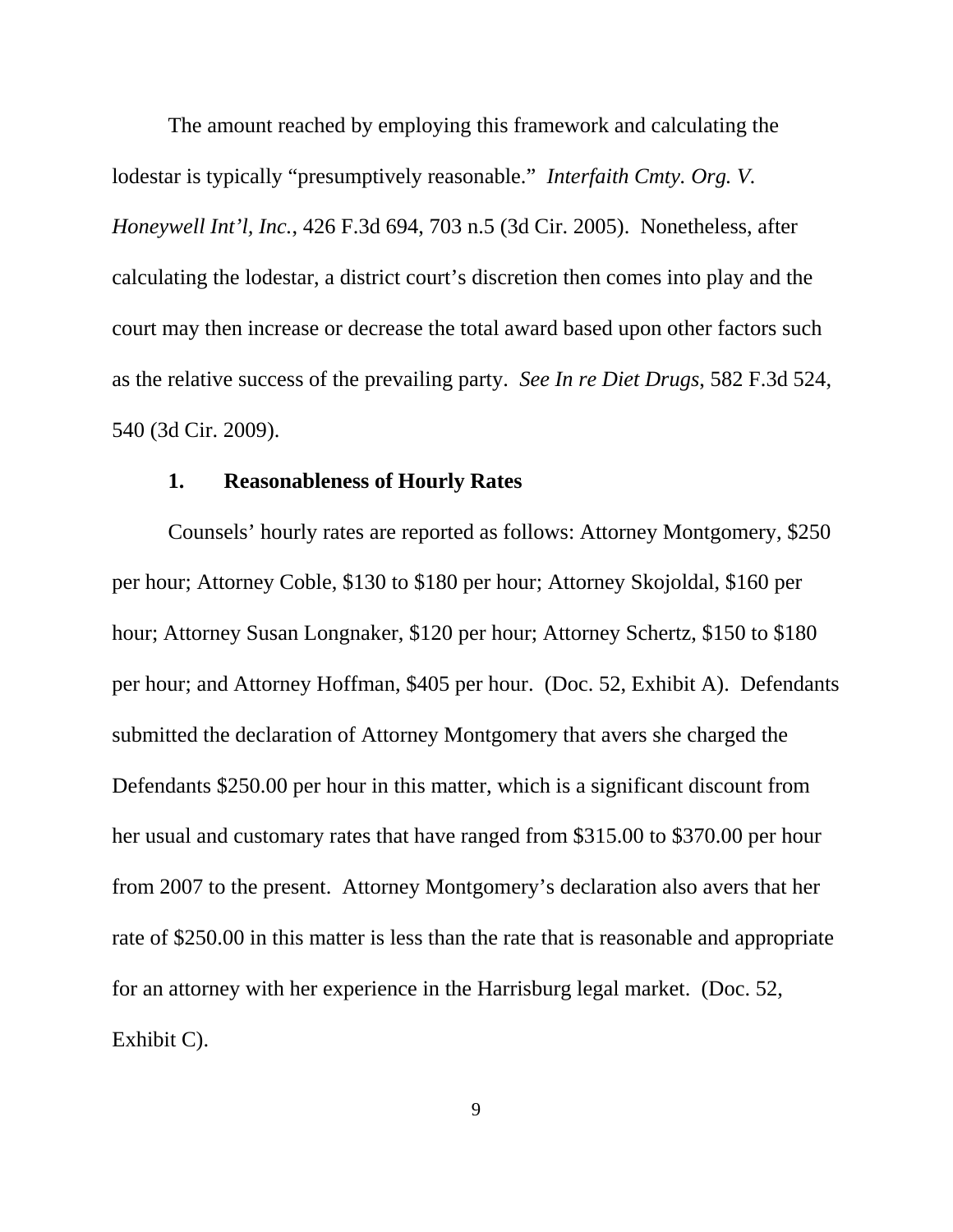Consequently, we find that the hourly rates for Attorneys Montgomery, Coble, Skjoldal, Longnaker and Schertz reasonable as they fall well below the accepted hourly rates for practitioners in the Harrisburg legal community. The higher amount of Attorney Hoffman's rate, however, is not supported by the exhibits submitted with Defendant's Motion. Attorney Hoffman performed 5.3 hours of work in total in this matter, and his work pertained exclusively to the drafting the reply brief on this motion. There is no evidence that Attorney Hoffman's work on this Motion is specialized work or that the Motion presented complex legal issues warranting specialized services at a higher rate. *See Washington v. Phila. Court of Common Pleas*, 89 F.3d 1031, 1035 (3d Cir. 1996); *Institutionalized Juveniles v. Sec. of Pub. Welfare*, 758 F.2d 897, 924 (3d Cir. 1985); *Prandini v. Nat'l Tea Co.*, 585 F.2d 47, 54 (3d Cir. 1978). Thus, because the basis for Attorney Hoffman's rate is unsupported by evidence, we shall reduce his rate to match Attorney Montgomery's rate of \$250, which, as noted, we find to be reasonable

## **2. Hours Reasonably Expended**

Defendants request compensation for 121.15 hours of work on this matter,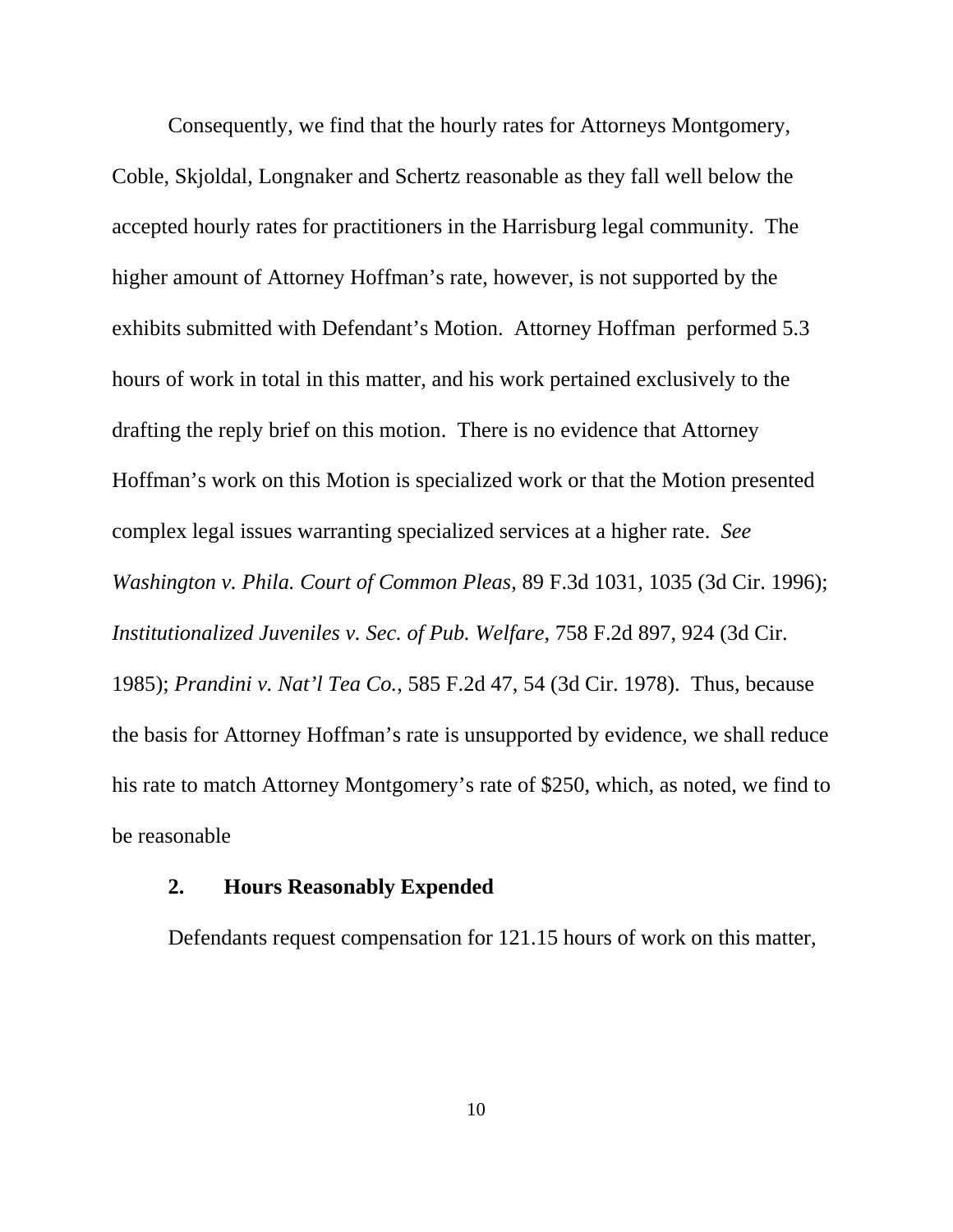Lewis II, including the hours expended on the instant sanctions motion.<sup>7</sup> As required, the Defendants have submitted evidence supporting the hours worked in the form of detailed timesheets/invoices. Despite Attorney Bailey's baseless protestations to the contrary, we find that the Defendant's fee petition is accompanied by "fairly definite information as to hours devoted to various general activities . . . and the hours spent by various classes of attorneys." *United Auto. Workers Local 259 Soc. Sec. Dept. v. Metro Auto Ctr.*, 501 F.3d 283, 291 (3d Cir. 2007) (quoting *Evans v. Port Auth.,* 273 F. 3d 346, 361 (3d Cir. 2001)).

We have examined the Defendants' detailed fee invoices. (Doc. 52, Exhibit A) The March 31, 2009 invoice reflects work done from the inception of the case (the first billed entry is January 9, 2008) through the filing and briefing of the motion to dismiss (the final entry on this invoice is May 15, 2008), totaling 25.9 hours. Encompassed within these 25.9 hours was Attorney Montgomery's preparation for and participation in the Rule 16 conference of attorneys, research for and preparation of the Defendants' successful motion to dismiss, and the preparation of a motion to stay discovery, the latter two tasks performed by Attorneys Coble and Montgomery. We do not find that 25.9 hours of work,

 $<sup>7</sup>$  As previously noted, we shall not entertain the Defendants' request for fees generated in</sup> either Lewis I or the attempted writ of certiorari to the United States Supreme Court.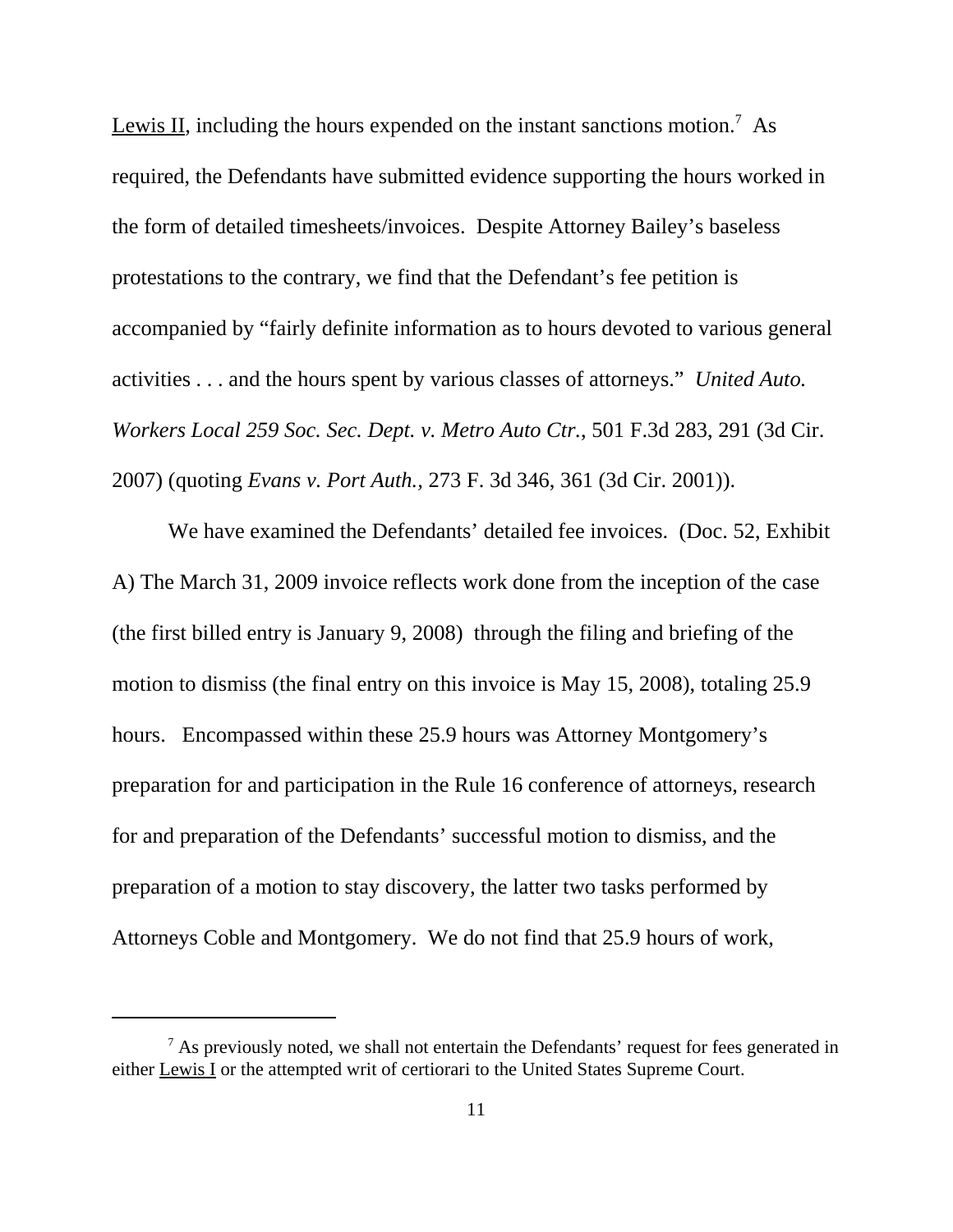including motion practice, performed by two attorneys over the course of five months is unreasonable. Thus, we shall not make any reductions to the March 31, 2009 invoice and shall award the total amount of fees billed on this invoice of \$5,011.00

The January 30, 2009 invoice reflects work performed from September 8, 2008 through November 26, 2008 and mainly involves the research and initial drafting of the instant Motion. The total time billed on this invoice by Attorneys Schertz, Skjoldal and Longnaker is 46.4 hours. Upon our review of this invoice, we find that a portion of the hours billed by Attorney Schertz are duplicative and excessive. Given the straightforward nature of the sanctions motion, we find in particular that Attorney Schertz's reported hours for research and drafting of the motion are greater than necessary to perform these tasks. Thus, we shall reduce Attorney Schertz's hours on the January 30, 2009 invoice from 34.4 hours to 24.4 hours. Accordingly, on this invoice, we shall correspondingly reduce the amount of attorneys' fees from \$5,832.00 to \$4,332.00.

The first March 31, 2010<sup>8</sup> invoice reflects work performed by Attorneys Montgomery and Schertz from February 2, 2010 to February 23, 2010. The total

<sup>&</sup>lt;sup>8</sup> There are two invoices dated March 31, 2010. The first invoice is number 670308D. The second invoice is numbered 670364D. To avoid confusion, we shall refer to these invoices as the "first" and "second" March 31, 2010 invoices.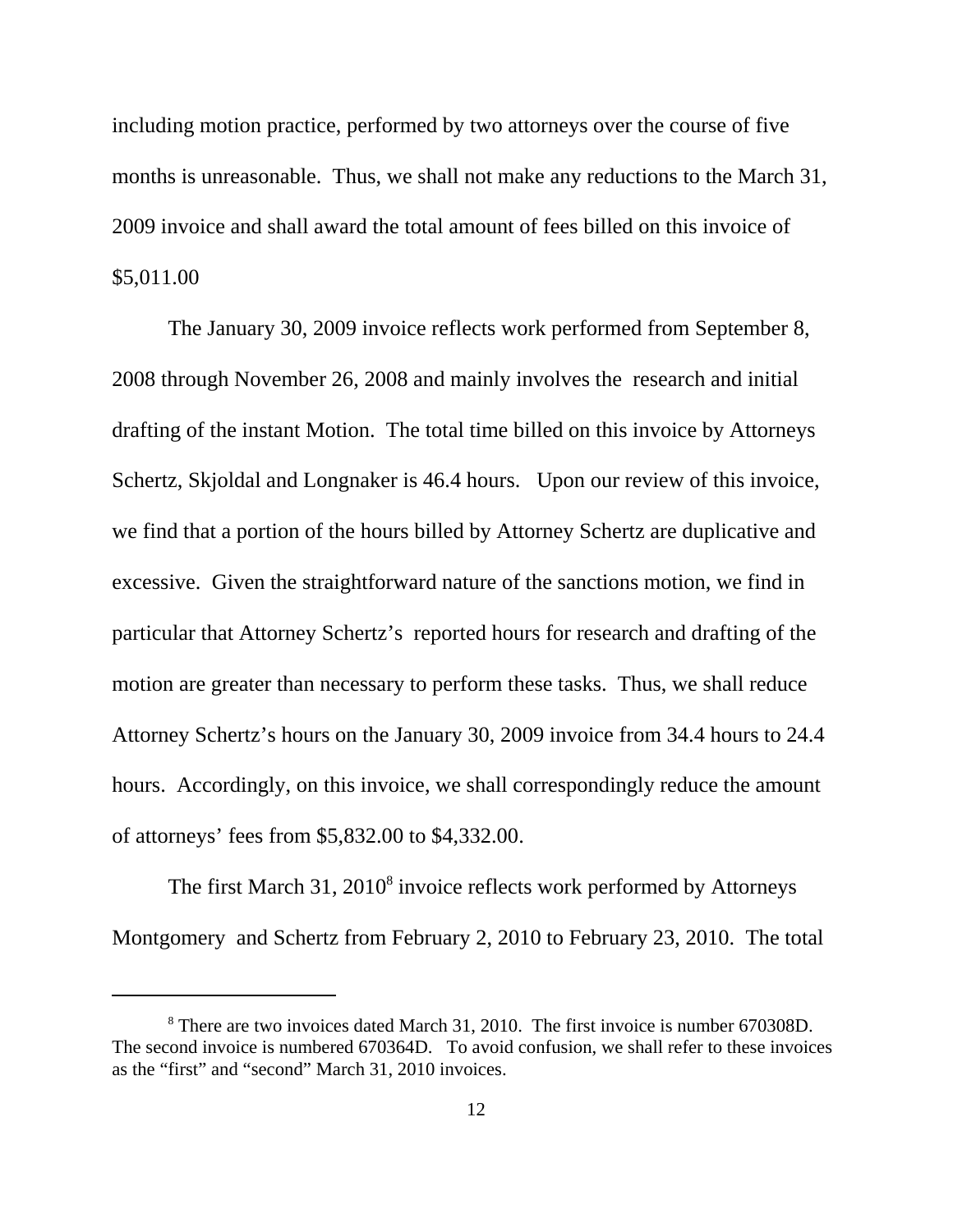amount of hours billed on this invoice is 18.45 and the tasks performed involve the revisions to, and filing of, the instant Motion. Once again, we find the amount of hours reported by Attorney Schertz on this invoice to be excessive in light of their duplicative nature. Thus we shall reduce Attorney Schertz's hours on this invoice from 15.65 hours to 7.8. Accordingly, on this invoice, we shall reduce the amount of attorneys' fees from \$3,517.00 to \$2,104.00.

The second March 31, 2010 invoice reflects work performed by Attorneys Montgomery and Schertz from March 15, 2010 to March 17, 2010. The total number of hours billed on this invoice is 15.30 hours. On this invoice there appears to be duplicative billing for the same task (i.e. revisions to the brief in support of the instant motion) by Attorneys Montgomery and Schertz. Accordingly, we shall reduce Attorney Montgomery's hours on this invoice from 4.3 hours to 3 hours and Attorney Schertz's hours from 11 to 9. As a result, on the second March 31,2 010 invoice, we shall correspondingly reduce the amount of attorneys' fees from \$3,055.00 to \$2,370.00.

The first May 17, 2010 invoice<sup>9</sup> reflects work performed by Attorneys Montgomery and Schertz from April 1, 2010 to April 27, 2010 and encompasses

 $9$  There are also two May 17, 2010 invoices. The first is number 677825D and the second is number 677829D. They shall be referred to as the "first" and "second" May 17, 2010 invoices.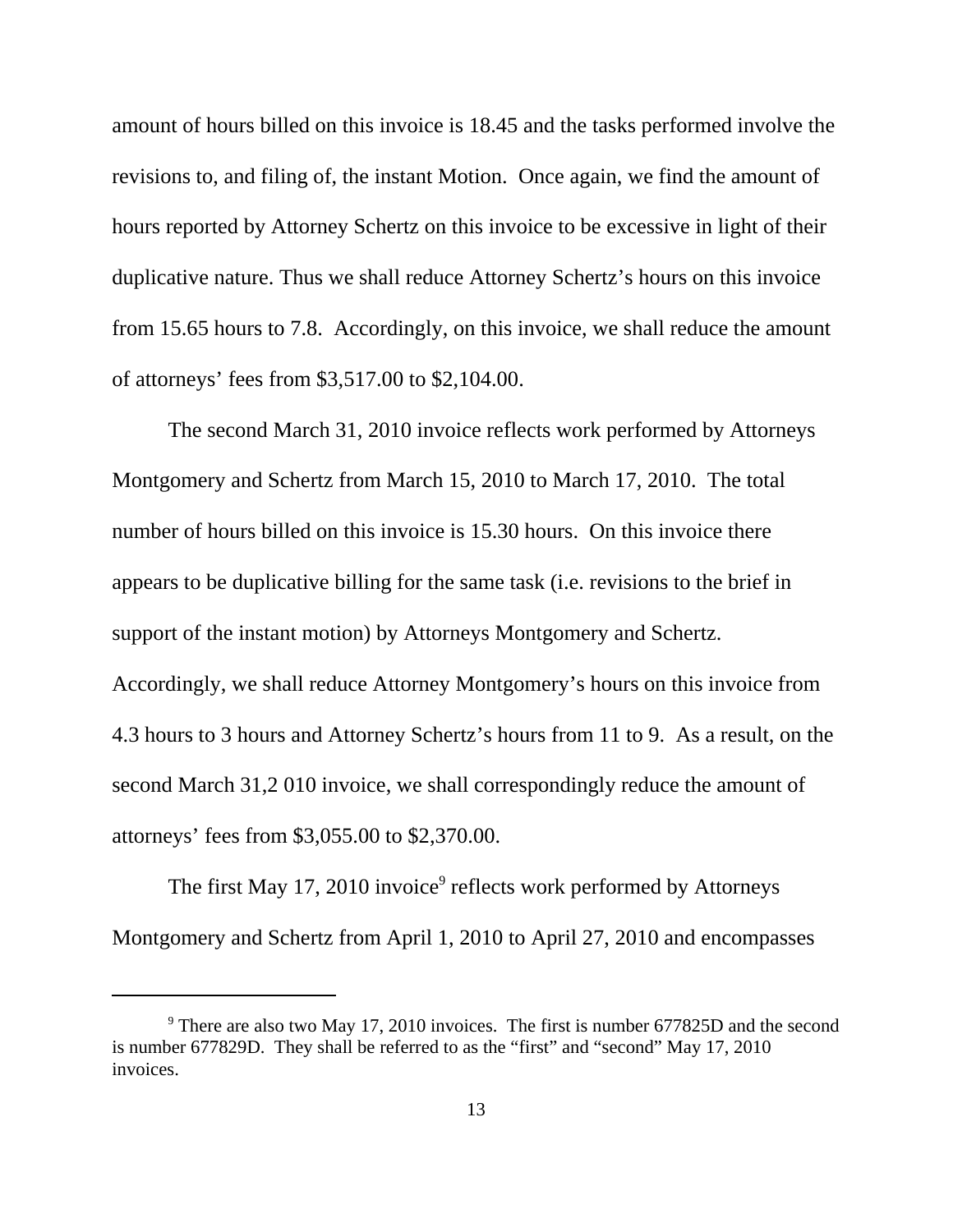2.5 hours of work. The work performed on this invoice involves the review of Plaintiff's opposition brief and calculation of filing deadlines. We find the time billed for the tasks performed on this invoice to be reasonable and shall award the entire amount of the invoice of \$520.00.

The second May 17, 2010 invoice reflects worked performed by Attorneys Montgomery and Schertz from May 5, 2010 to May 13, 2010 and totals 7.3 hours of work. In this time frame, Attorneys Montgomery and Schertz performed research for and drafted the reply brief on the instant Motion. We find that the time entries appear reasonable and are not excessive. Thus, we shall award the total amount of this invoice of \$1,419.00.

The final invoice submitted is dated June 21, 2010 and reflects 5.3 hours of work performed by Attorney Hoffman from May 4, 2010 to May 7, 2010. Attorney Hoffman's work was limited to the preparation of the reply brief on the instant motion. We find the time entries on this invoice to be reasonable. However, as noted above, we have reduced Attorney Hoffman's rate from \$405 per hour to \$250 per hour. Thus, the amount of this invoice shall be reduced from \$2,146.50 to \$1,325.00.

To review, we shall award the following amount of fees:

March 31, 2009 Invoice: \$5,011.00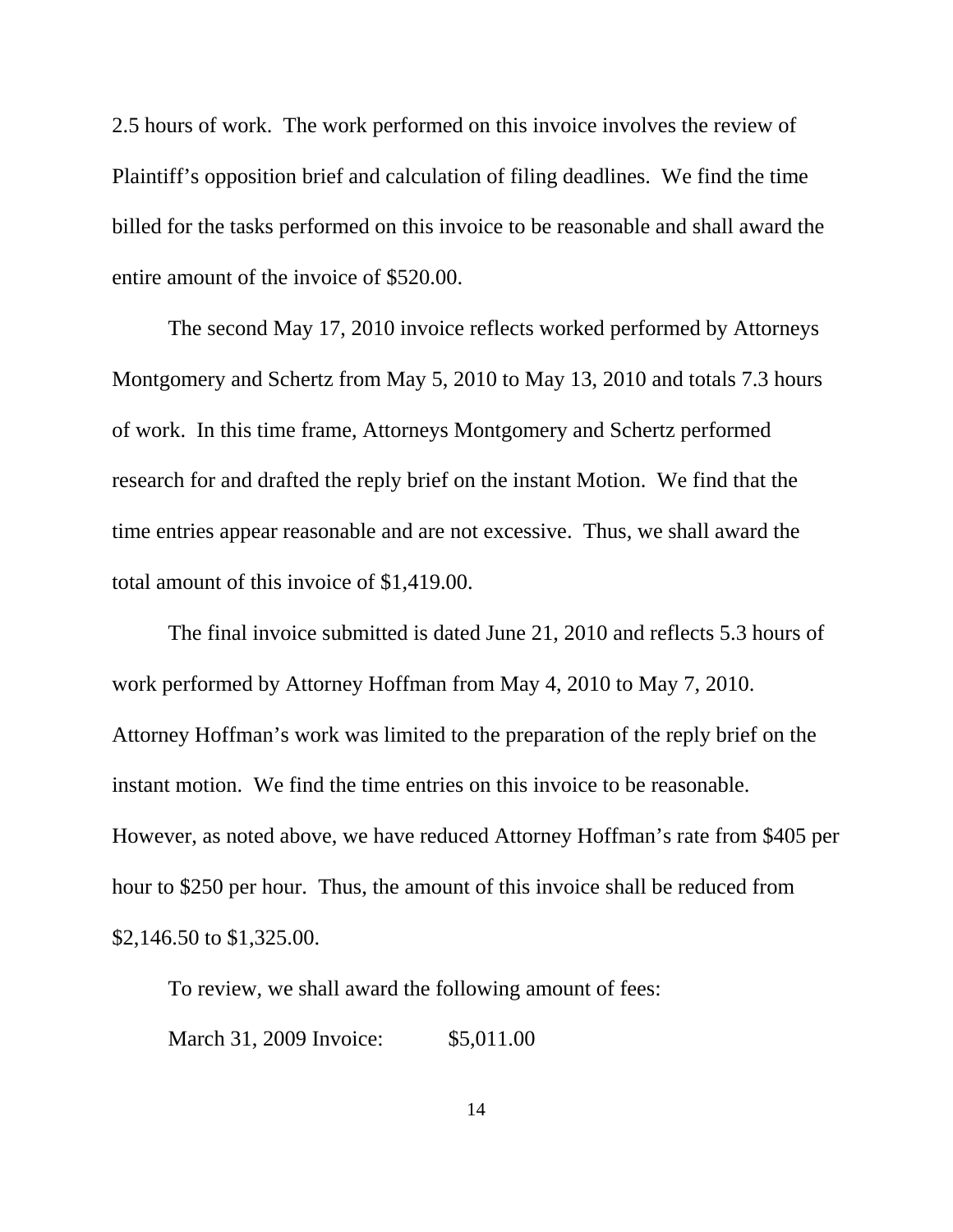| January 30, 2009 Invoice:   | \$4,332.00 |
|-----------------------------|------------|
| March 31, 2010 (1) Invoice: | \$2,104.00 |
| March 31, 2010 (2) Invoice: | \$2,370.00 |
| May 17, 2010 (1) Invoice:   | \$520.00   |
| May 17, 2010 (2) Invoice:   | \$1,419.00 |
| June 21, 2010 Invoice:      | \$1,325.00 |

## **Fee Total:** \$17,801.00

\_\_\_\_\_\_\_\_\_\_\_\_\_\_\_\_\_\_\_\_\_\_\_\_\_\_\_\_\_\_\_\_\_\_\_\_\_\_\_\_\_\_

Defendants are seeking an additional award of costs, in the total amount of \$1,439.19. A review of the invoices submitted by Defendants reveals that this amount is comprised of costs associated with computer assisted legal research (i.e. Westlaw and/or Lexis Nexis), document reproduction, PACER charges, and postage. We do not find that the types of costs billed nor the amount of the costs billed to be excessive. Accordingly, we shall award the Defendants the full amount of the costs they seek, \$1,439.19.